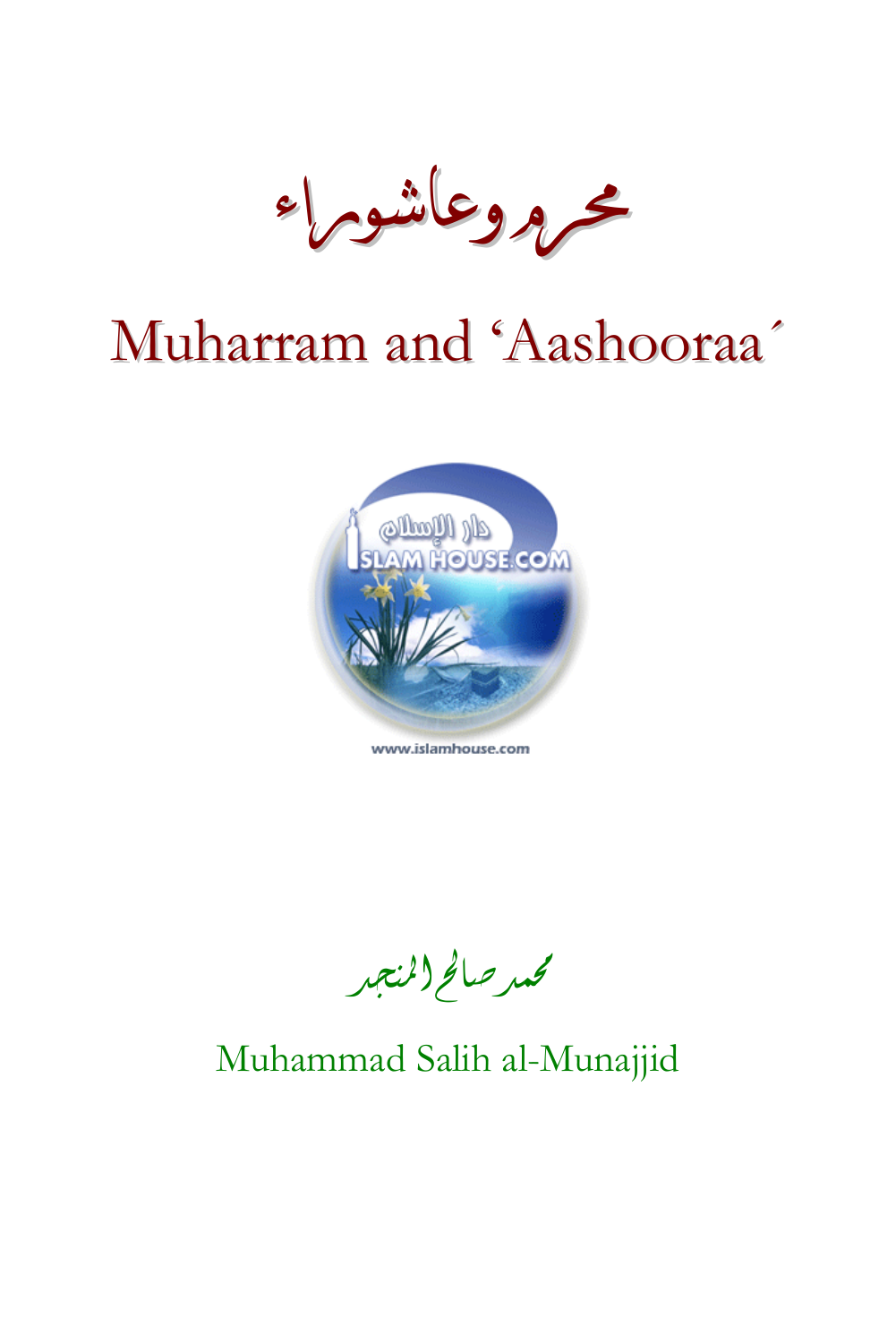©All rights reserved Islam Q&A 1997-2004

Permission is granted to all to take material from this site, subject to the following two conditions:

(1) Material used must be attributed to www.islam-qa.com,

(2) Material must be reproduced faithfully and without alteration or omission. And Allaah is the Source of strength.

This material has been reviewed and forwarded for publishing and distribution by the English language section of the Department of Islamic Resources.

Form #: 3007

Date: 10/1/1425

If you have any corrections, comments, or questions about this publication, please feel free to contact us at:

[en@islamhouse.com](mailto:en@islamhouse.com?subject=comment%20on%20en3007)

[www.islamhouse.com](http://www.islamhouse.com/)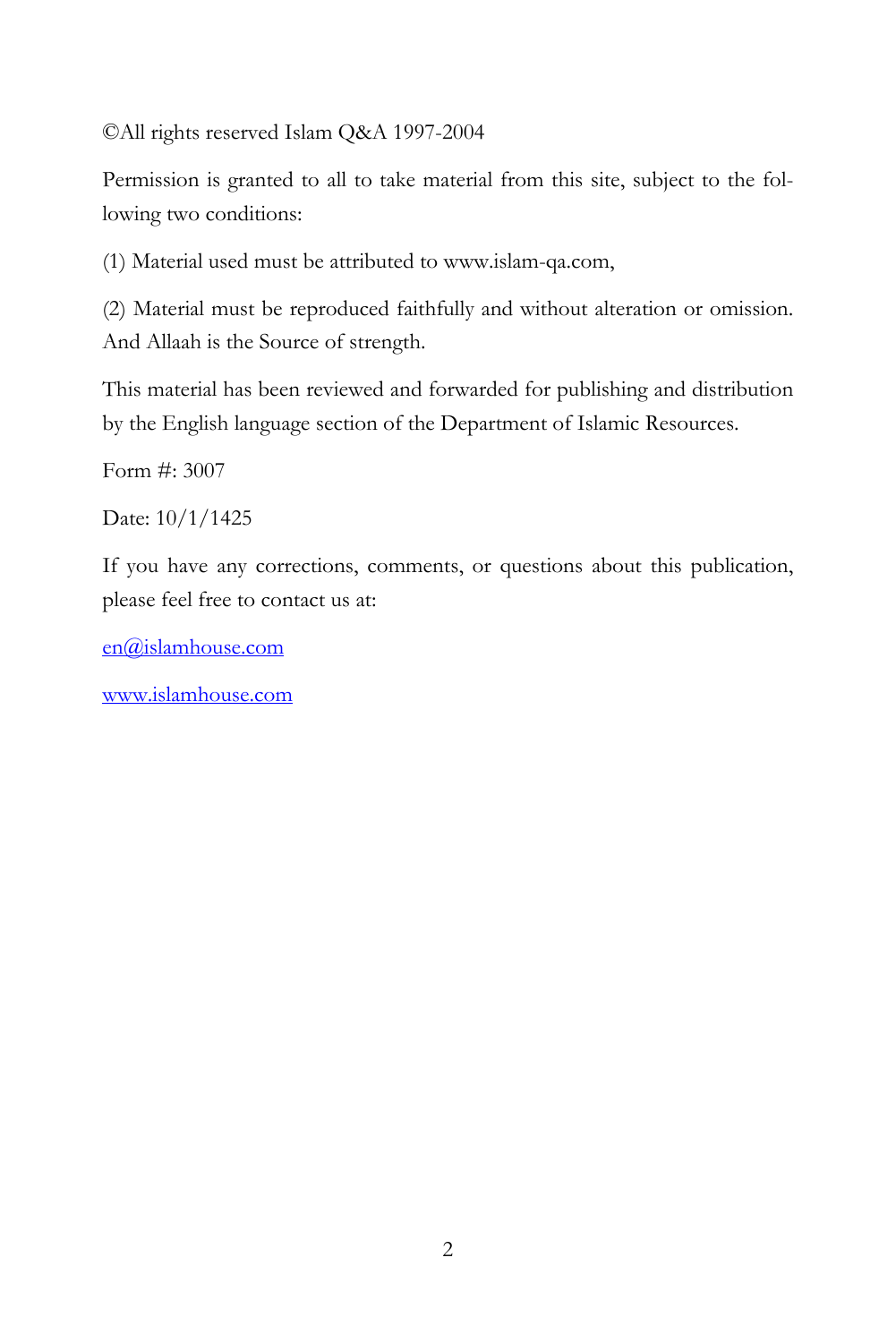

## **The Virtues of Allah's sacred month of Muharram and Fasting on 'Aashooraa´**

Praise be to Allaah, the Lord of the Worlds, and peace and blessings be upon our Prophet Muhammad, the Seal of the Prophets and Chief of the Messengers, and upon all his family and companions.

Allah's sacred month of Muharram is a blessed and important month. It is the first month of the Hijri calendar and is one of the four sacred months concerning which Allaah says (interpretation of the meaning):

**"Verily, the number of months with Allaah is twelve months (in a year), so it was ordained by Allaah on the Day when He created the heavens and the earth; of them, four are sacred. That is the right religion, so wrong not yourselves therein…"** [Surah al-Tawbah 9:36]

Abu Bakrah (may Allaah be pleased with him) reported that the Prophet (peace and blessings of Allaah be upon him) said:

**"The year is twelve months of which four are sacred, the three consecutive months of Dhu'l-Qa'dah, Dhu'l-Hijjah and Muharram, and Rajab Mudar which comes between Jumaada and Sha'baan."** (Reported by al-Bukhaari, 2958)

Muharram is so called because it is a sacred (muharram) month and to confirm its sanctity.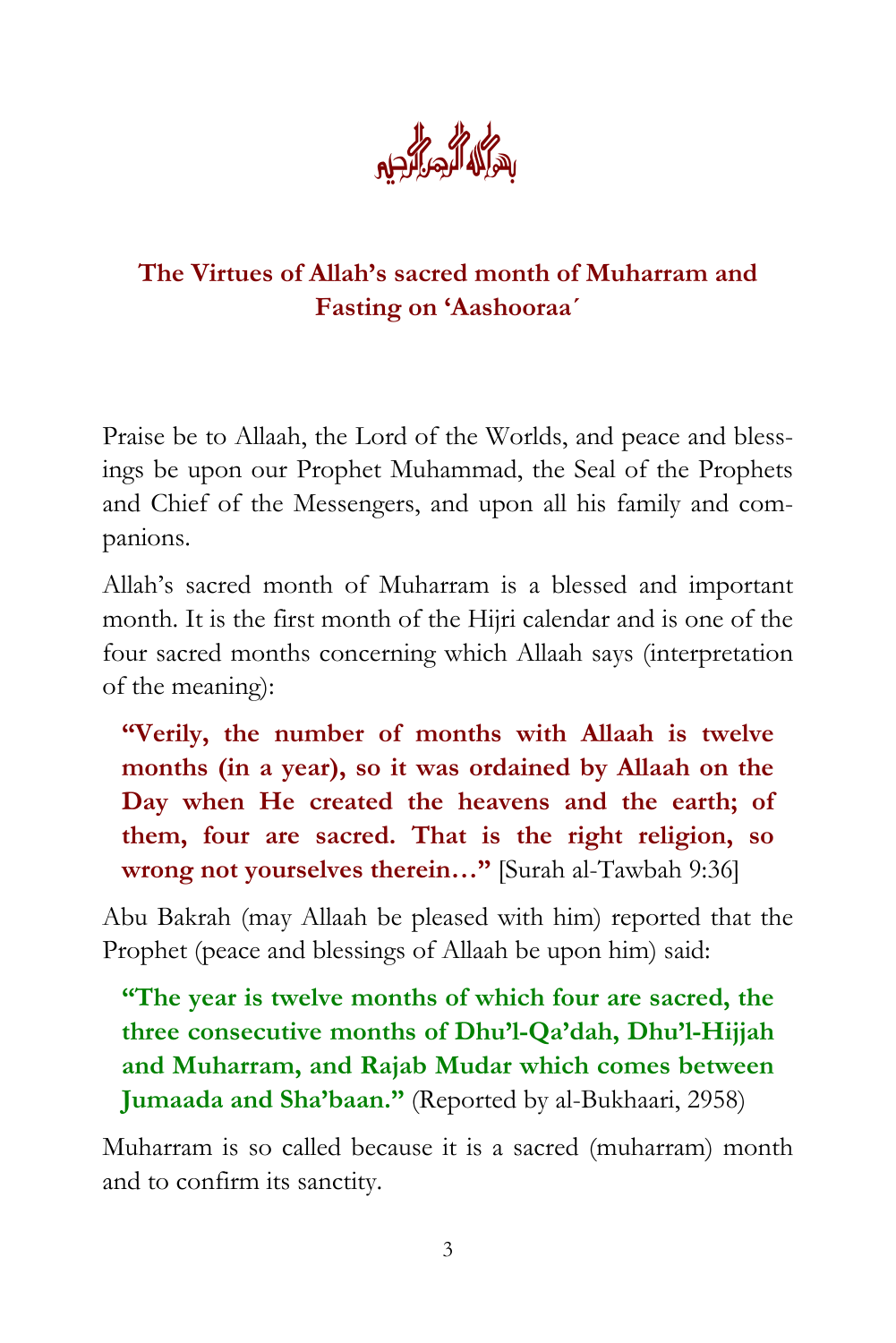Allaah's words (interpretation of the meaning): **"…so wrong not yourselves therein…"** mean do not wrong yourselves in these sacred months, because sin in these months is worse than in other months.

It was reported that Ibn 'Abbaas said that this phrase **"…so wrong not yourselves therein…"** referred to all the months, then these four were singled out and made sacred, so that sin in these months is more serious and good deeds bring a greater reward.

Qataadah said concerning this phrase **"…so wrong not yourselves therein…"** that wrongdoing during the sacred months is more serious and more sinful that wrongdoing at any other time. Wrongdoing at any time is a serious matter, but Allaah gives more weight to whichever of His commands He will. Allaah has chosen certain ones of His creation. He has chosen from among the angels Messengers and from among mankind Messengers. He chose from among speech the remembrance of Him (dhikr). He chose from among the earth the mosques, from among the months Ramadaan and the sacred months, from among the days Friday and from among the nights Laylat-ul-Qadr, so venerate that which Allaah has told us to venerate. People of understanding and wisdom venerate the things that Allaah has told us to venerate. (Summarized from the Tafseer of Ibn Katheer, may Allaah have mercy on him. Tafseer of Surat al-Tawbah, aayah 36).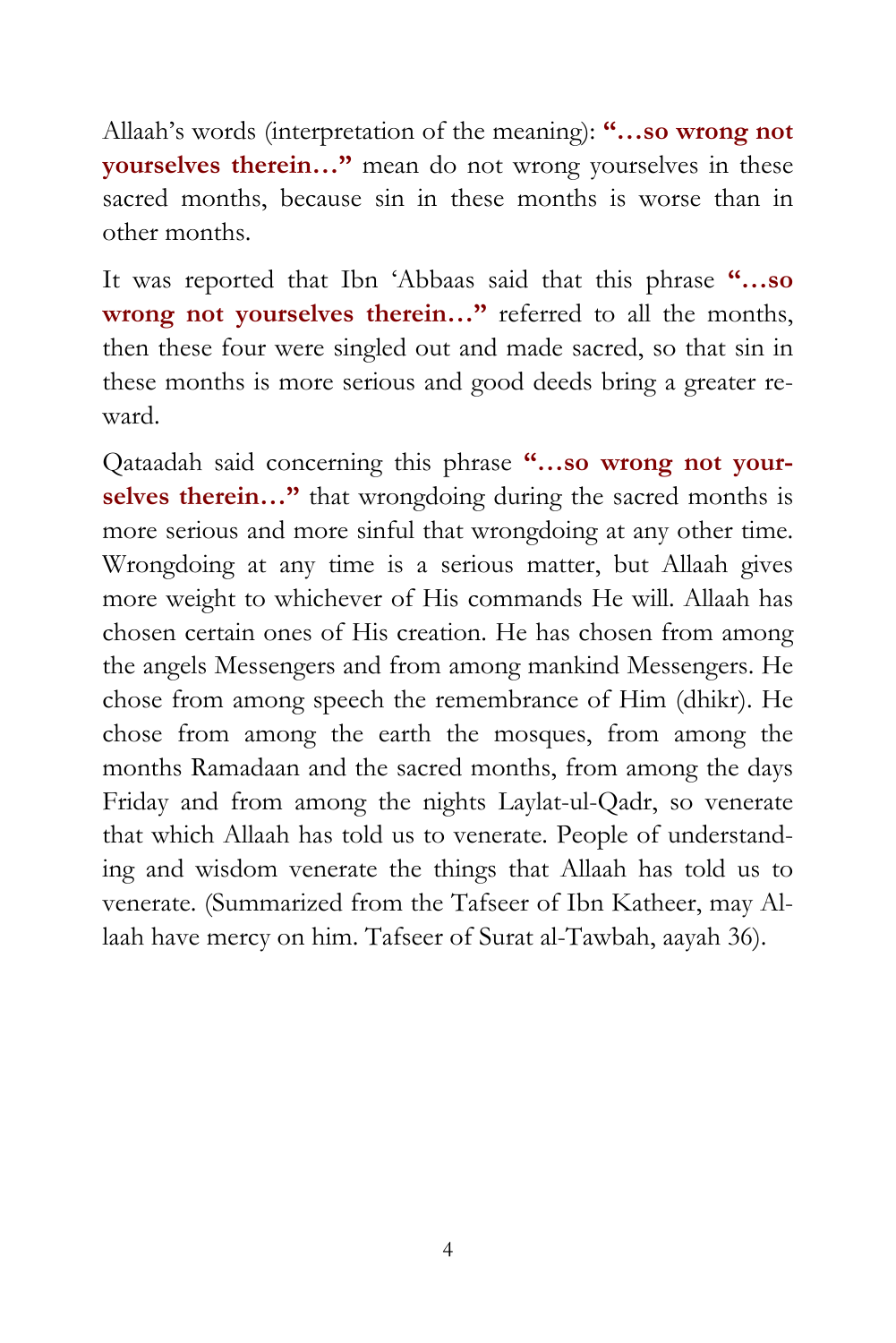# **The Virtue of Observing more Naafil Fasts during Muharram**

Abu Hurayrah (may Allaah be pleased with him) said:

**"The Messenger of Allaah (peace and blessings of Allaah be upon him) said: 'The best of fasting after Ramadaan**  is fasting Allaah's month of Muharram.' " (Reported by Muslim, 1982)

The phrase "Allaah's month," attributing the name of the month to the name of Allaah in a genitive grammatical structure, signifies the importance of the month. Al-Qaari said: **"The apparent meaning is all of the month of Muharram."** But it was proven that the Prophet (peace and blessings of Allaah be upon him) never fasted any whole month apart from Ramadaan, so this hadeeth is probably meant to encourage increasing one's fasting during Muharram, without meaning that one should fast for the entire month.

It was reported that the Prophet (peace and blessings of Allaah be upon him) used to fast more in Sha'baan. It is likely that the virtue of Muharram was not revealed to him until the end of his life, before he was able to fast during this month. (Sharh al-Nawawi 'ala Saheeh Muslim).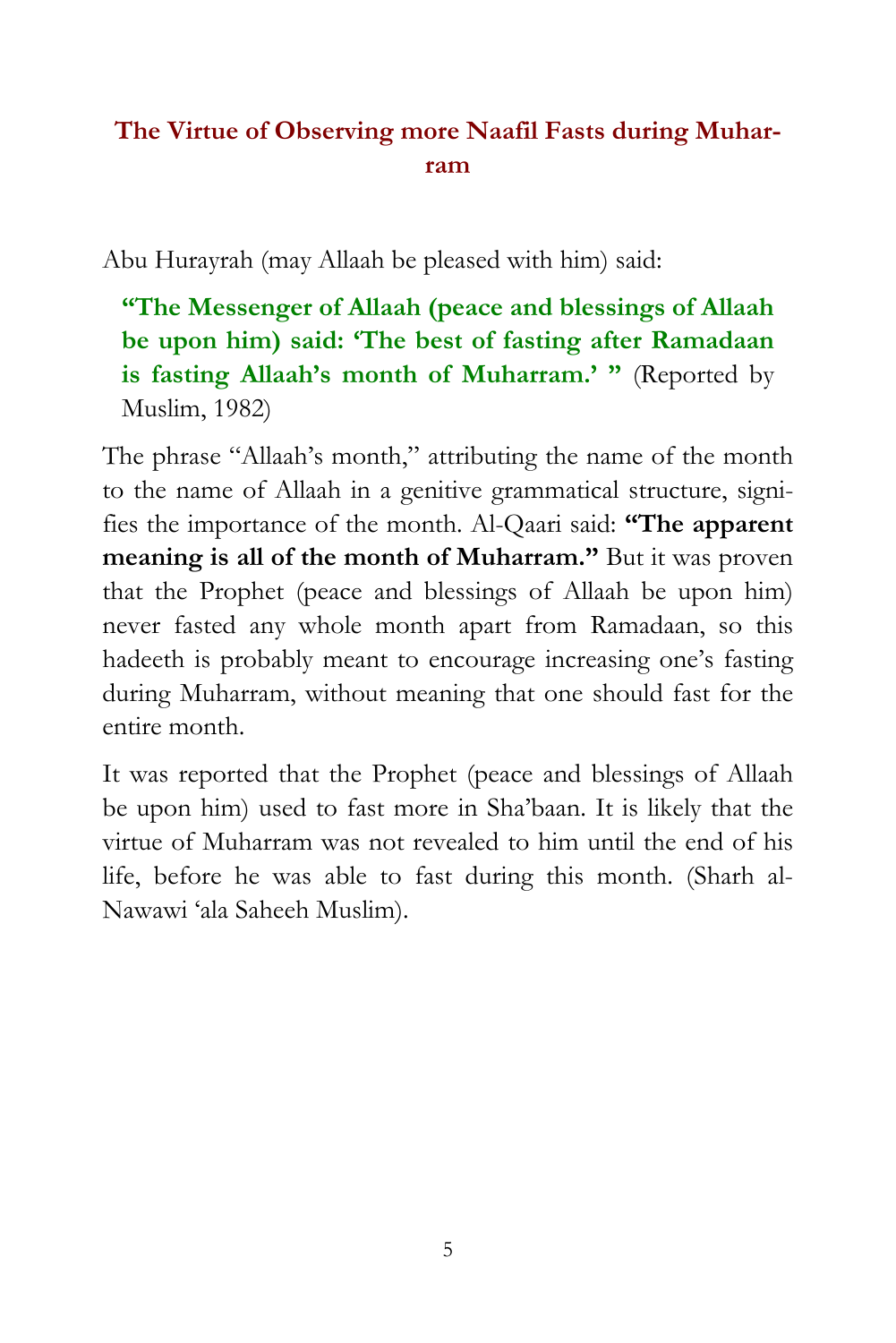#### **Allaah Chooses Whatever Times and Places He Wills**

Al-'Izz ibn 'Abd al-Salaam (may Allaah have mercy on him) said:

**"Times and places may be given preferred status in two ways, either temporal or religious/spiritual. With regard to the latter, this is because Allaah bestows His generosity on His slaves at those times or in those places, by giving a greater reward for deeds done, such as giving a greater reward for fasting in Ramadaan than for fasting at all other times, and also on the day of 'Aashooraa, the virtue of which is due to Allaah's generosity and kindness towards His slaves on that day…"** (Qawaa'id al-Ahkaam, 1/38)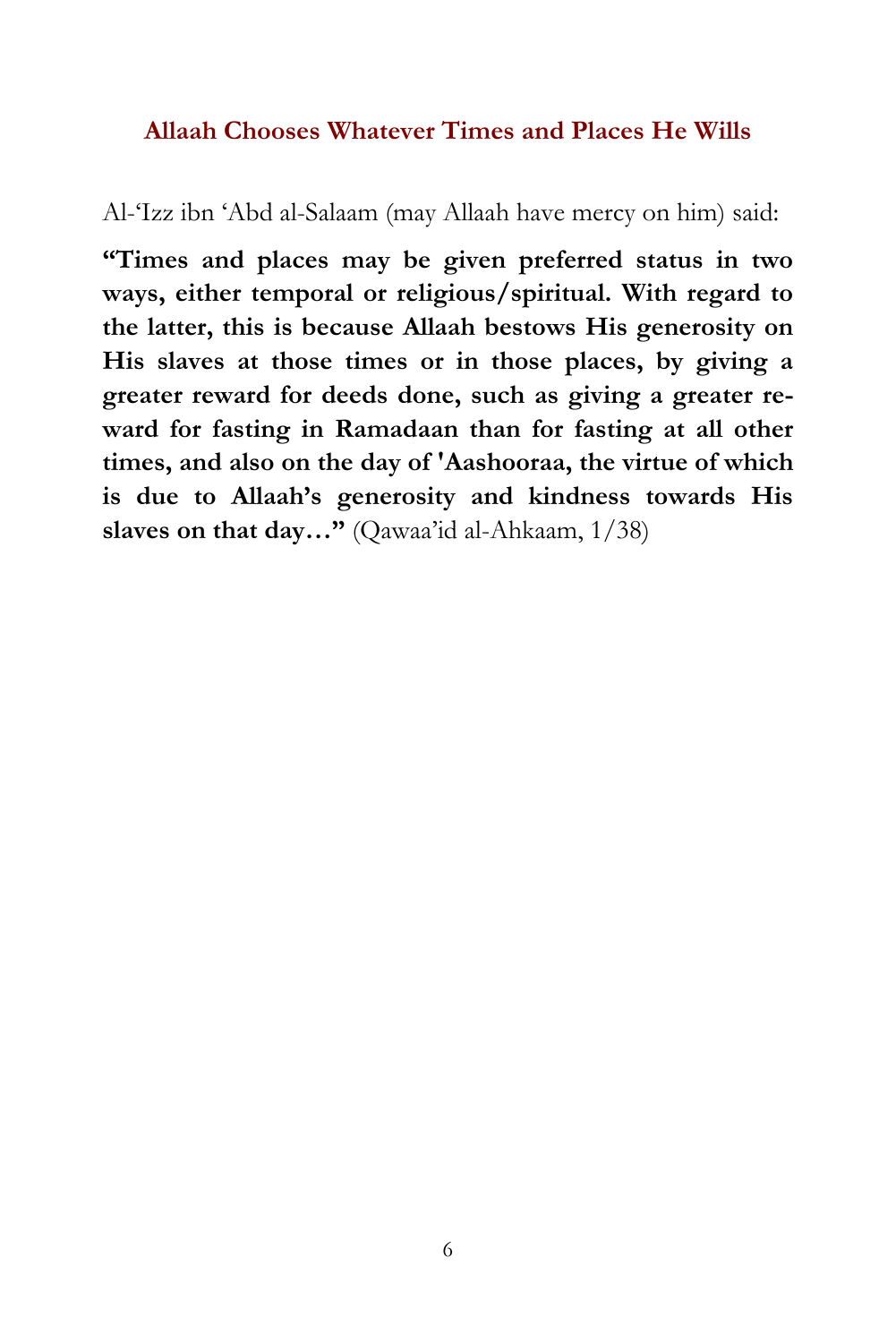#### **'Aashooraa´ in History**

Ibn 'Abbaas (may Allaah be pleased with him) said:

**"The Prophet (peace and blessings of Allaah be upon him) came to Madeenah and saw the Jews fasting on the day of 'Aashooraa. He said, 'What is this?' They said, 'This is a righteous day, it is the day when Allaah saved the Children of Israel from their enemies, so Moosa fasted on this day.' He said, 'We have more right to Moosa than you,' so he fasted on that day and commanded [the Muslims] to fast on that day."** (Reported by al-Bukhaari, 1865).

**"This is a righteous day,"** – in a report narrated by Muslim, [the Jews said:] **"This is a great day, on which Allaah saved Moosa and his people and drowned Pharaoh and his people."**

**"Moosa fasted on this day,"** – a report narrated by Muslim adds: **"…in thanksgiving to Allaah, so we fast on this day."**

According to a report narrated by al-Bukhaari: **"… so we fast on this day to venerate it."**

A version narrated by Imaam Ahmad adds: **"This is the day on which the Ark settled on Mount Joodi, so Nooh fasted this day in thanksgiving."** 

**"…And commanded [the Muslims] to fast on that day,"** – according to another report also narrated by al-Bukhaari: **"He said to his Companions: 'You have more right to Moosa than they do, so fast on that day."**

The practice of fasting on 'Aashooraa was known even in the days of Jaahiliyyah, before the Prophet's mission. It was reported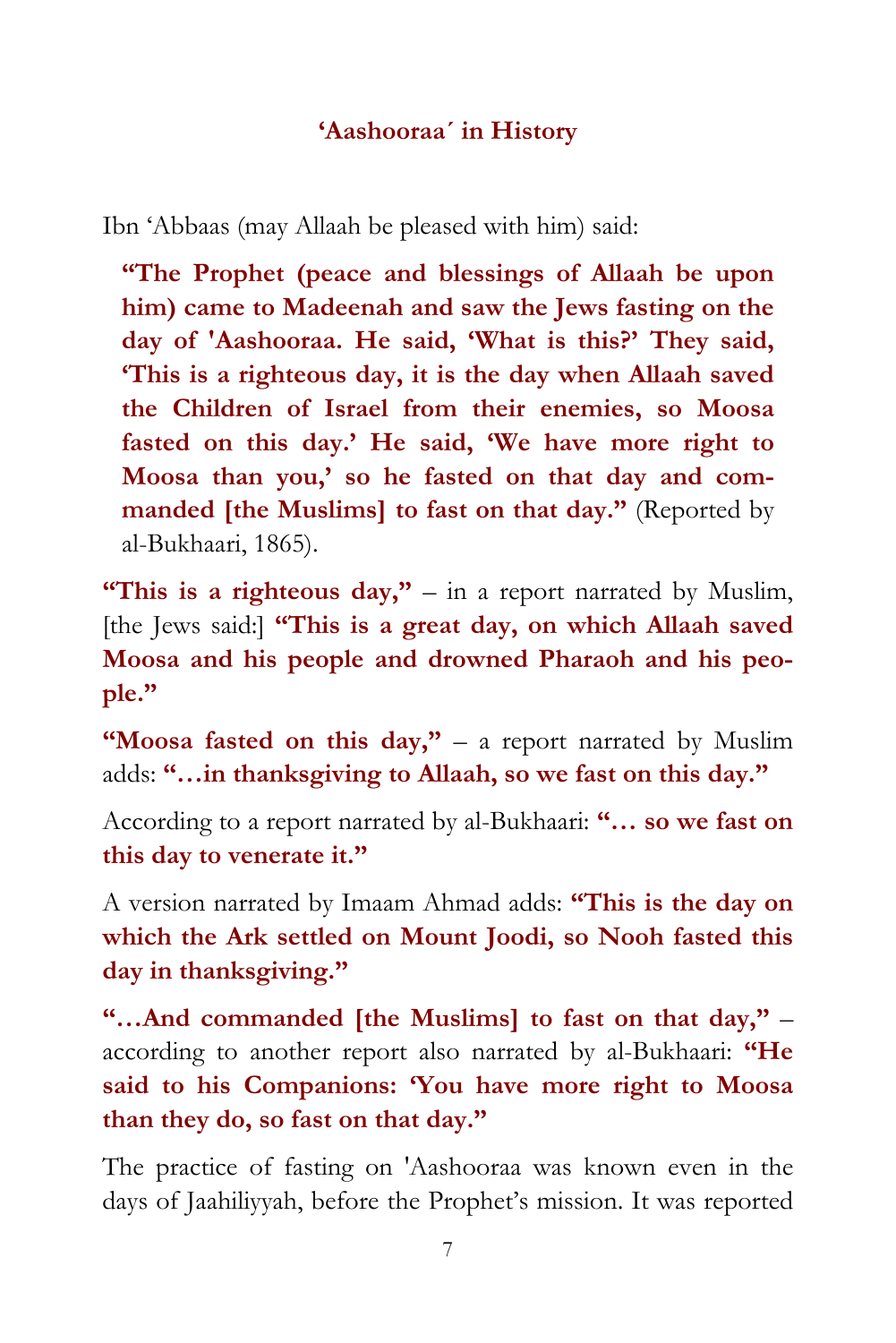that 'Aa'ishah (may Allaah be pleased with her) said: **"The people of Jaahiliyyah used to fast on that day…"** 

# Al-Qurtubi said: **"Perhaps Quraysh used to fast on that day on the basis of some past law, such as that of Ibraaheem, upon whom be peace."**

It was also reported that the Prophet (peace and blessings of Allaah be upon him) used to fast on 'Aashooraa´ in Makkah, before he migrated to Madeenah. When he migrated to Madeenah, he found the Jews celebrating this day, so he asked them why, and they replied as described in the hadeeth quoted above. He commanded the Muslims to be different from the Jews, who took it as a festival, as was reported in the hadeeth of Abu Moosa (may Allaah be pleased with him), who said:

**"The Jews used to take the day of 'Aashooraa´ as a festival [according to a report narrated by Muslim: the day of 'Aashooraa´ was venerated by the Jews, who took it as a festival. According to another report also narrated by Muslim: the people of Khaybar (the Jews) used to take it as a festival and their women would wear their jewellery and symbols on that day]. The Prophet (peace and blessings of Allaah be upon him) said: 'So you [Muslims] should fast on that day.' "** (Reported by al-Bukhaari)

Apparently the motive for commanding the Muslims to fast on this day was the desire to be different from the Jews, so that the Muslims would fast when the Jews did not, because people do not fast on a day of celebration. (Summarized from the words of al-Haafiz Ibn Hajar – may Allaah have mercy on him – in Fath al-Baari Sharh 'ala Saheeh al-Bukhaari).

Fasting on 'Aashooraa was a gradual step in the process of introducing fasting as a prescribed obligation in Islam. Fasting appeared in three forms. When the Messenger of Allaah (peace and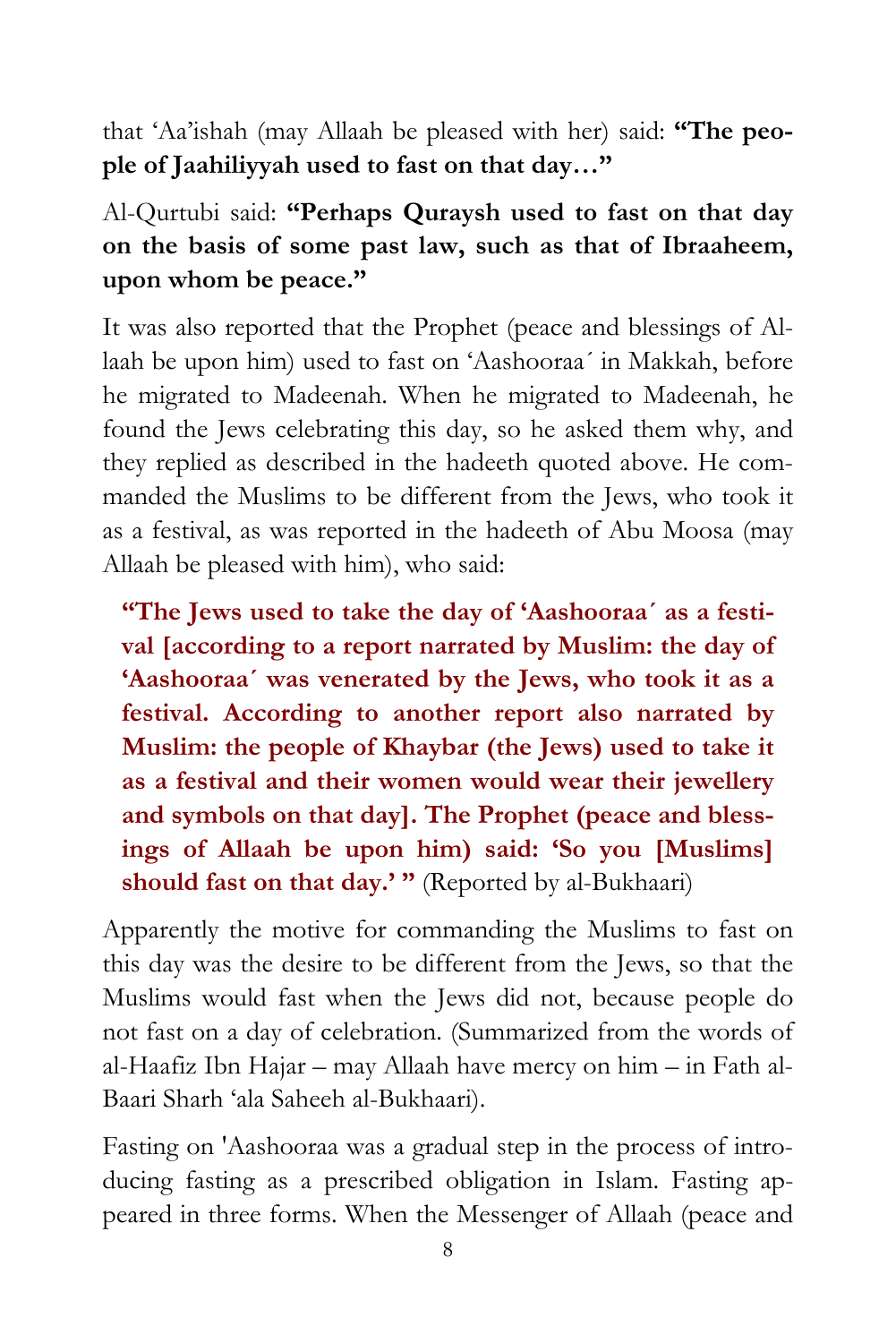blessings of Allaah be upon him) came to Madeenah, he told the Muslims to fast on three days of every month and on the day of 'Aashooraa´, then Allaah made fasting obligatory when He said (interpretation of the meaning):

# **"… observing the fasting is prescribed for you…"** [Surah al-Baqarah 2:183]

(Ahkaam al-Qur'aan by al-Jassaas, part 1).

The obligation was transferred from the fast of 'Aashooraa´ to the fast of Ramadaan, and this one of the proofs in the field of Usool al-Fiqh that it is possible that a lighter duty be abrogated and replaced with one heavier.

Before the obligation of fasting 'Aashooraa´ was abrogated, fasting on this day was obligatory, as can be seen from the clear command to observe this fast. Then it was further confirmed later on, then reaffirmed by making it a general command addressed to everybody, and once again by instructing mothers not to breastfeed their infants during this fast. It was reported from Ibn Mas'ood that when fasting Ramadaan was made obligatory, the obligation to fast 'Aashooraa´ was lifted, i.e., it was no longer obligatory to fast on this day, but it is still desirable (mustahabb).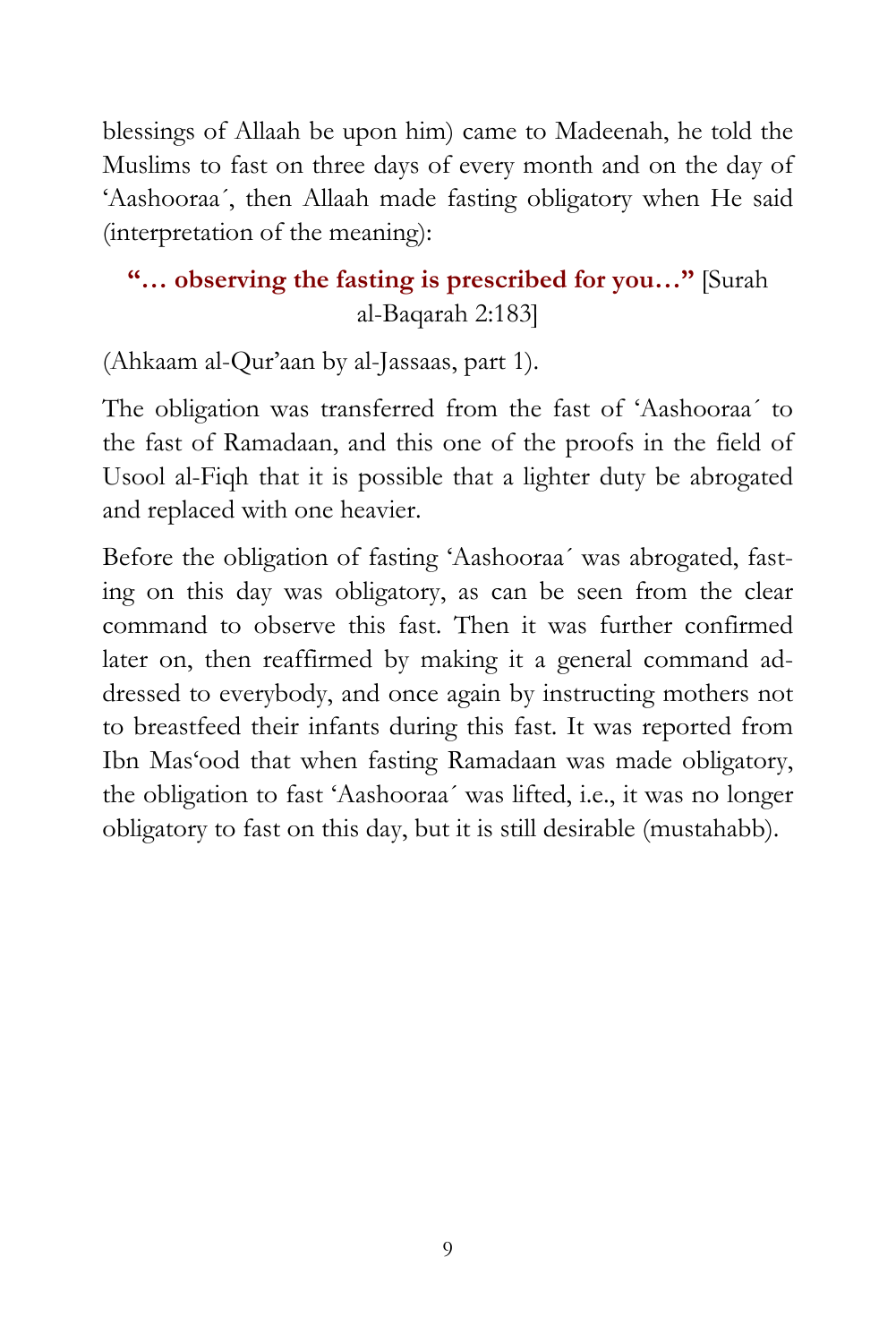#### **The Virtues of Fasting 'Aashooraa´**

Ibn 'Abbaas (may Allaah be pleased with them both) said:

**"I never saw the Messenger of Allaah (peace and blessings of Allaah be upon him) so keen to fast any day and give it priority over any other than this day, the day of 'Aashooraa, and this month, meaning Ramadaan."** (Reported by al-Bukhaari, 1867).

The meaning of his being 'keen' was that he intended to fast on that day in the hope of earning the reward for doing so.

The Prophet (peace and blessings of Allaah be upon him) said:

**"For fasting the day of 'Aashooraa´, I hope that Allaah will accept it as expiation for the year that went before."** (Reported by Muslim,1976).

This is from the bounty of Allaah towards us: for fasting one day He gives us expiation for the sins of a whole year. And Allaah is the Owner of Great Bounty.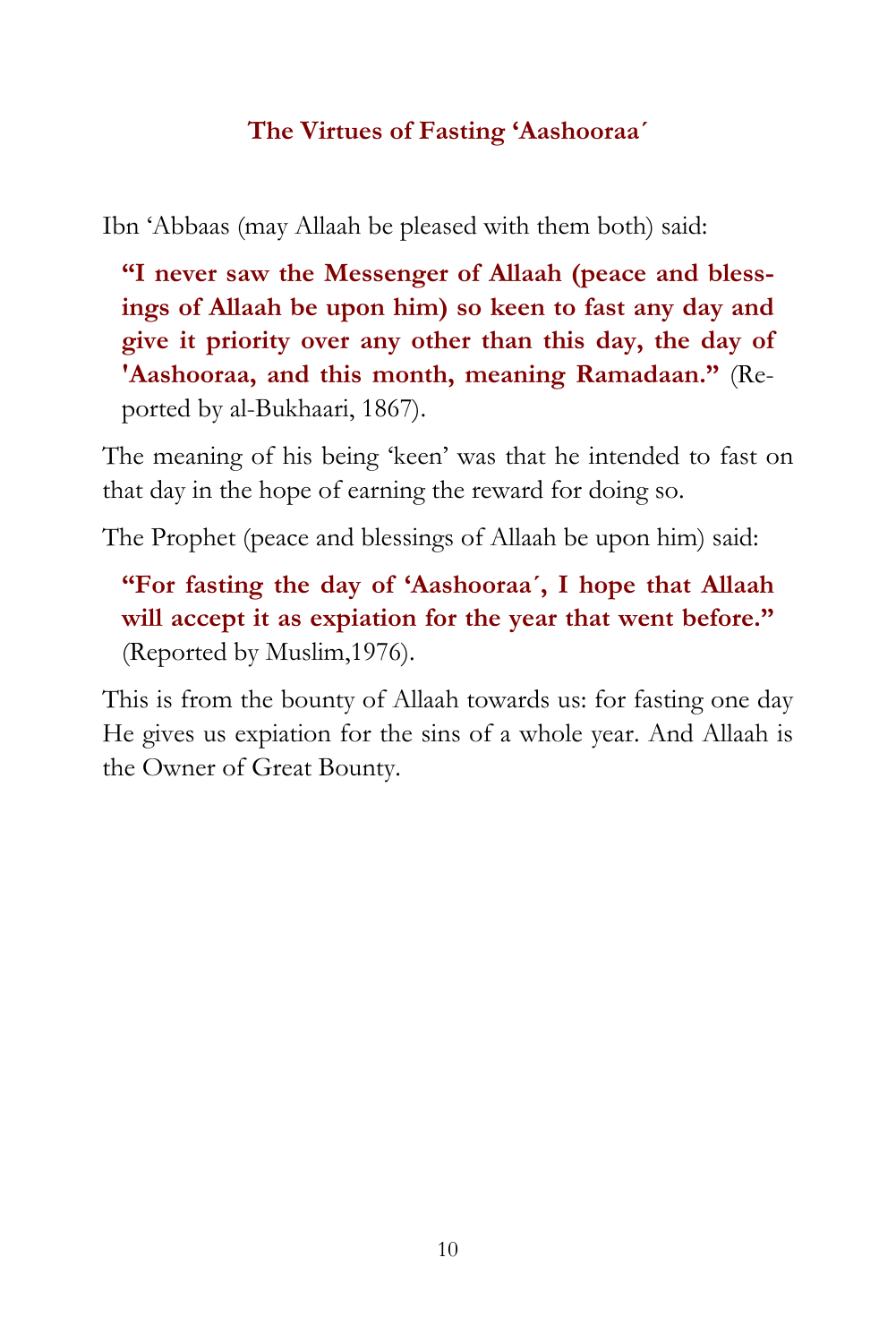# **Which day is 'Aashooraa´?**

An-Nawawi (may Allaah have mercy on him) said:

**"'Aashooraa´ and Taasoo'aa´ are two elongated names [the vowels are elongated] as is stated in books on the Arabic language. Our companions said: 'Aashooraa´ is the tenth day of Muharram and Taasoo'aa´ is the ninth day. This is our opinion, and that of the majority of scholars. This is the apparent meaning of the ahaadeeth and is what we understand from the general wording. It is also what is usually understood by scholars of the language."** (al-Majmoo')

'Aashooraa´ is an Islamic name that was not known at the time of Jaahiliyyah. (Kashshaaf al-Qinaa', part 2, Sawm Muharram).

Ibn Qudaamah (may Allaah have mercy on him) said:

**"'Aashooraa´ is the tenth day of Muharram. This is the opinion of Sa'eed ibn al-Musayyib and al-Hasan. It was what was reported by Ibn 'Abbaas, who said: 'The Messenger of Allaah (peace and blessings of Allaah be upon him) commanded us to fast 'Aashooraa´, the tenth day of Muharram.'** (Reported by al-Tirmidhi, who said, a saheeh hasan hadeeth).

It was reported that Ibn 'Abbaas said: 'The ninth,' and reported that the Prophet (peace and blessings of Allaah be upon him) used to fast the ninth. (Reported by Muslim). 'Ataa´ reported that he said, **'Fast the ninth and the tenth, and do not be like the Jews.'** If this is understood, we can say on this basis that it is mustahabb (encouraged) to fast on the ninth and the tenth, for that reason. This is what Ahmad said, and it is the opinion of Ishaaq."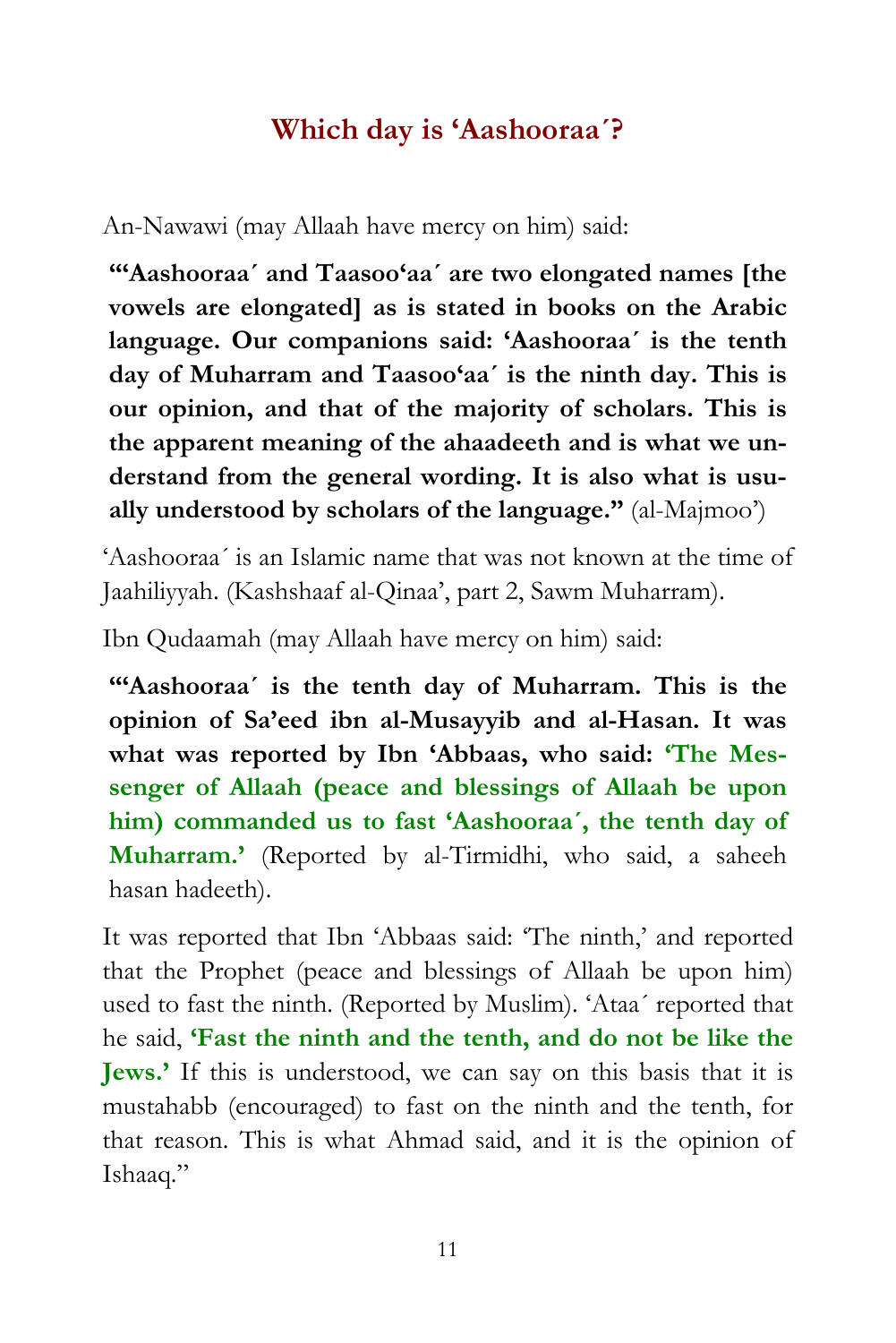It is Mustahabb (encouraged) to fast Taasoo'aa' with 'Aashooraa 'Abd-Allaah ibn 'Abbaas (may Allaah be pleased with them both) said:

**"When the Messenger of Allaah (peace and blessings of Allaah be upon him) fasted on 'Aashooraa´ and commanded the Muslims to fast as well, they said, 'O Messenger of Allaah, it is a day that is venerated by the Jews and Christians.' The Messenger of Allaah (peace and blessings of Allaah be upon him) said, 'If I live to see the next year, in shaa Allaah, we will fast on the ninth day too.' But it so happened that the Messenger of Allaah (peace and blessings of Allaah be upon him) passed away before the next year came."** (Reported by Muslim, 1916).

Al-Shaafi'i and his companions, Ahmad, Ishaaq and others said:

**"It is mustahabb to fast on both the ninth and tenth days, because the Prophet (peace and blessings of Allaah be upon him) fasted on the tenth, and intended to fast on the ninth."** 

On this basis it may be said that there are varying degrees of fasting 'Aashooraa´, the least of which is to fast only on the tenth and the best of which is to fast the ninth as well. The more one fasts in Muharram, the better it is.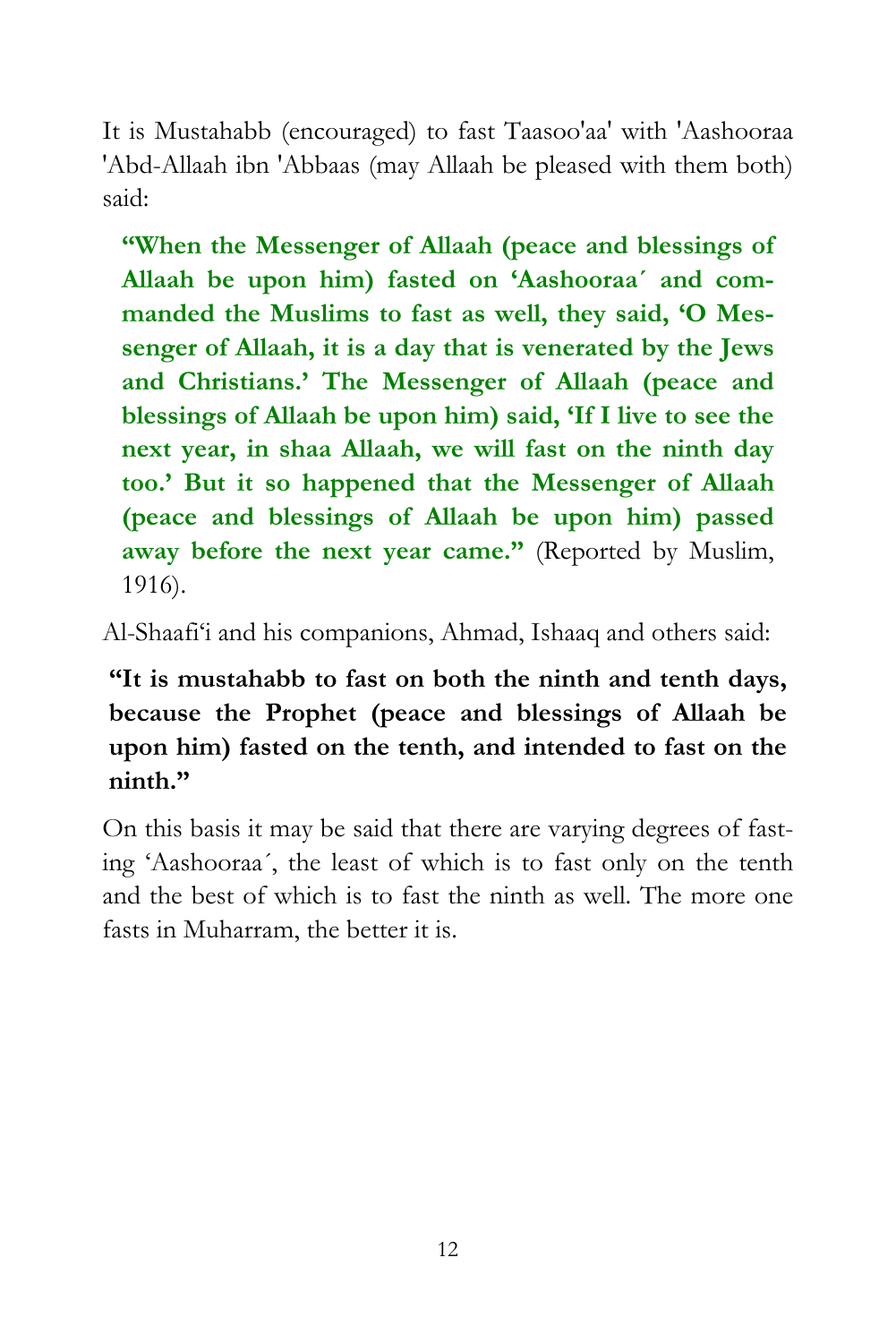#### **The Reason Why it is Mustahabb to Fast on Taasoo'aa´**

An-Nawawi (may Allaah have mercy on him) said:

"The scholars – our companions and others – mentioned several reasons why it is mustahabb to fast on Taasoo'aa´:

1) The intention behind it is to be different from the Jews, who only venerate the tenth day. This opinion was reported from Ibn 'Abbaas…

2) The intention is to add another day's fast to 'Aashooraa´. This is akin to the prohibition on fasting a Friday by itself, as was mentioned by al-Khattaabi and others.

3) To be on the safe side and make sure that one fasts on the tenth, in case there is some error in sighting the crescent moon at the beginning of Muharram and the ninth is in fact the tenth."

4) The strongest of these reasons is being different from the People of the Book. Shaykh al-Islam Ibn Taymiyah (may Allaah have mercy on him) said:

**"The Prophet (peace and blessings of Allaah be upon him) forbade imitating the People of the Book in many ahaadeeth, for example, his words concerning 'Aashooraa´: 'If I live until the next year, I will certainly fast on the ninth day.' "** (al-Fataawa al-Kubra, part 6, Sadd al-Dharaa'i' al-Mufdiyah ila'l-Mahaarim )

Ibn Hajar (may Allaah be pleased with him) said in his commentary on the hadeeth:

**"If I live until the next year, I will certainly fast on the ninth day."**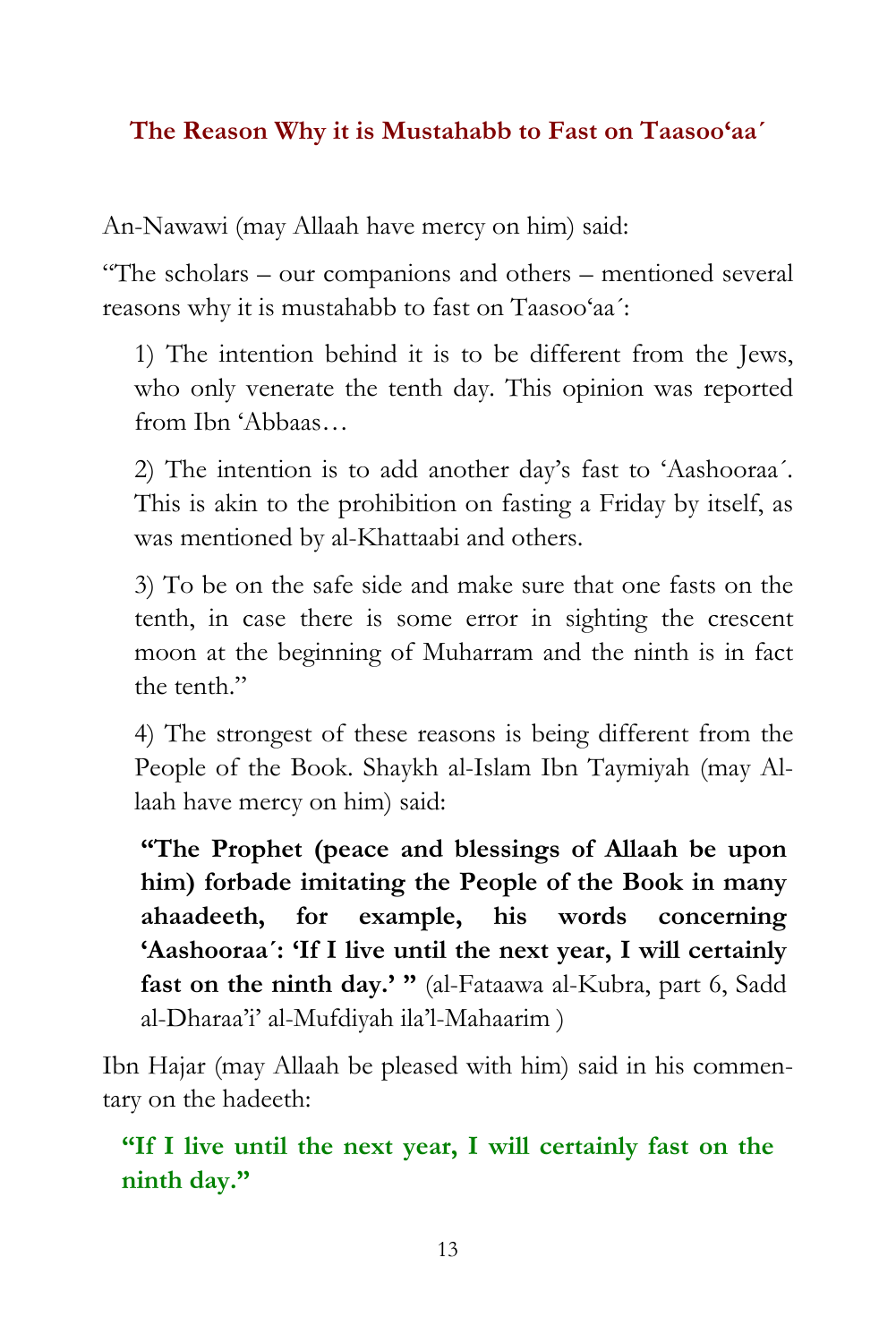**"What he meant by fasting on the ninth day was probably not that he would limit himself to that day, but would add it to the tenth, either to be on the safe side or to be different from the Jews and Christians, which is more likely. This is also what we can understand from some of the reports narrated by Muslim."** (Fath, 4/245)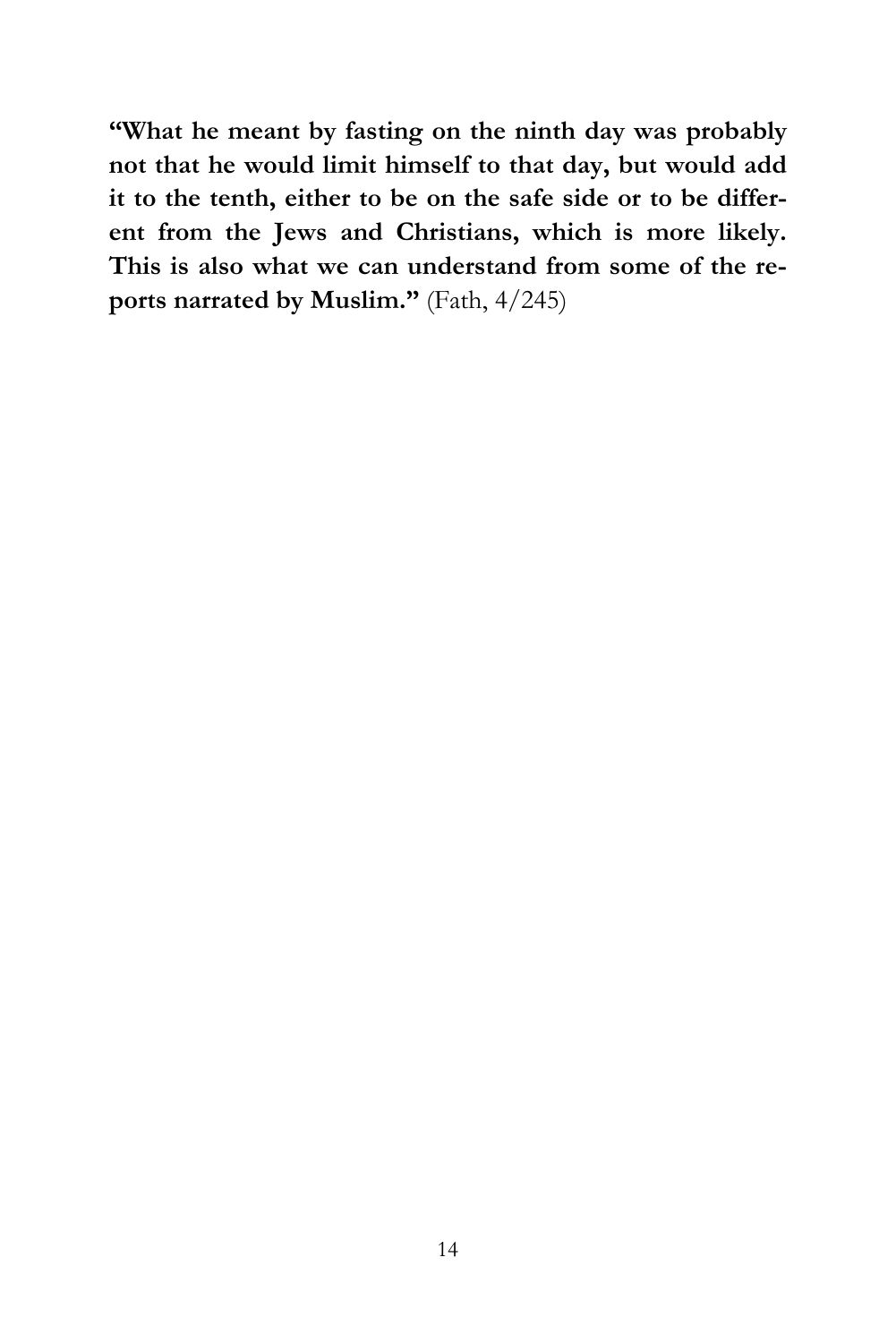#### **Ruling on Fasting Only on the Day of 'Aashooraa´**

Shaykh al-Islam said: **"Fasting on the day of 'Aashooraa´ is an expiation for a year, and it is not makrooh to fast only that day…"** (al-Fataawa al-Kubra, part 5). In Tuhfat al-Muhtaaj by Ibn Hajar al-Haytami, it says: **"There is nothing wrong with fasting only on 'Aashooraa´."** (part 3, Baab Sawm al-Tatawwu').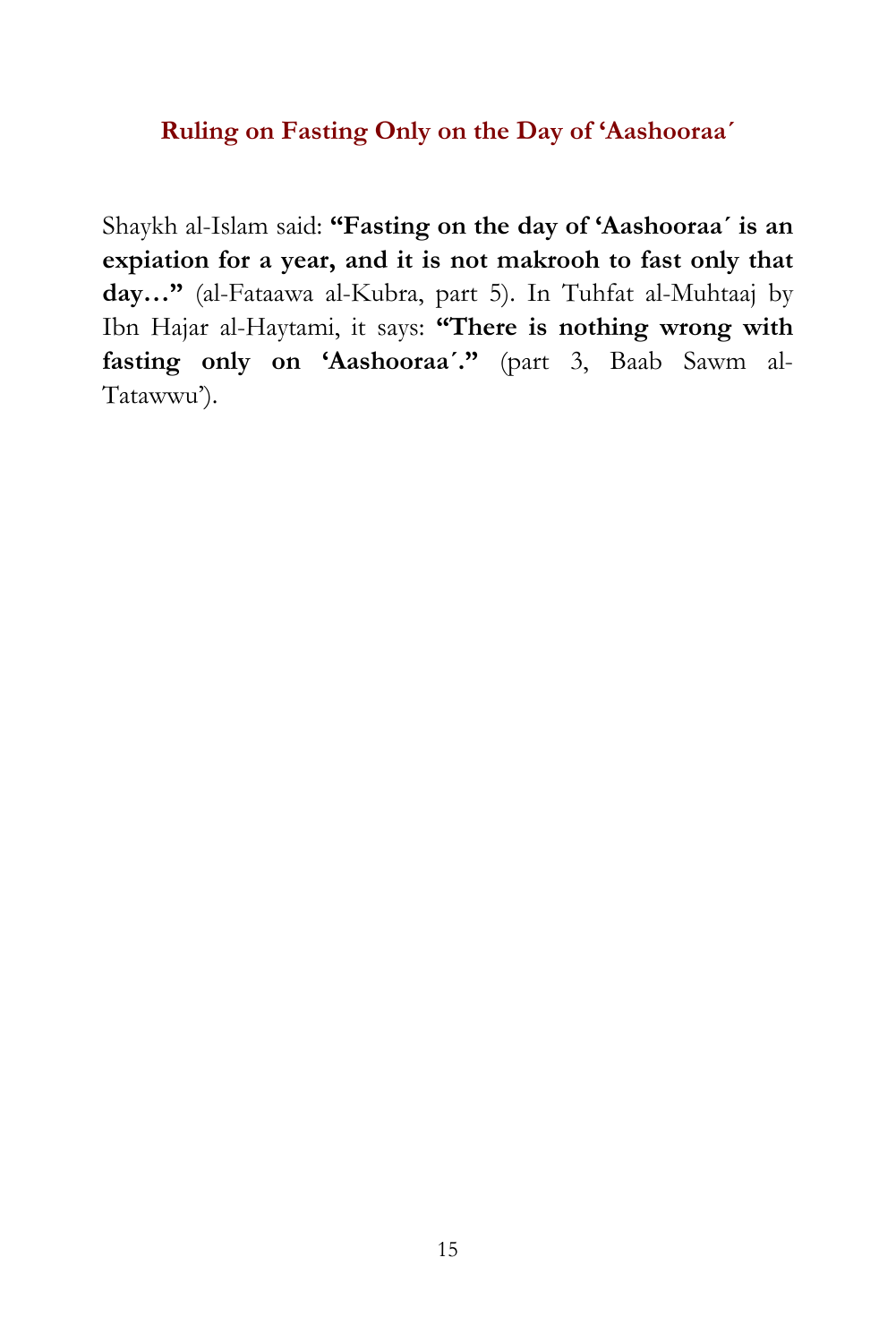#### **Fasting on 'Aashooraa Even if it is a Saturday or a Friday**

#### Al-Tahhaawi (may Allaah have mercy on him) said:

**"The Messenger of Allaah (peace and blessings of Allaah be upon him) allowed us to fast on 'Aashooraa´ and urged us to do so. He did not say that if it falls on a Saturday we should not fast. This is evidence that all days of the week are included in this. In our view – and Allaah knows best – it could be the case that even if this is true (that it is not allowed to fast on Saturdays), it is so that we do not venerate this day and refrain from food, drink and intercourse, as the Jews do. As for the one who fasts on a Saturday without intending to venerate it, and does not do so because the Jews regard it as blessed, then this is not makrooh…"** (Mushkil al-Aathaar, part 2, Baab Sawm Yawm al-Sabt).

The author of al-Minhaaj said:

**" 'It is disliked (makrooh) to fast on a Friday alone…' But it is no longer makrooh if you add another day to it, as mentioned in the saheeh report to that effect. A person may fast on a Friday if it coincides with his habitual fast, or he is fasting in fulfillment of a vow, or he is making up an obligatory fast that he has missed, as was stated in a saheeh report."** 

Al-Shaarih said in Tuhfat al-Muhtaaj:

**" 'If it coincides with his habitual fast' – i.e., such as if he fasts alternate days, and a day that he fasts happens to be a Friday.** 

**'If he is fasting in fulfillment of a vow, etc." – this also applies to fasting on days prescribed in sharee'ah, such as**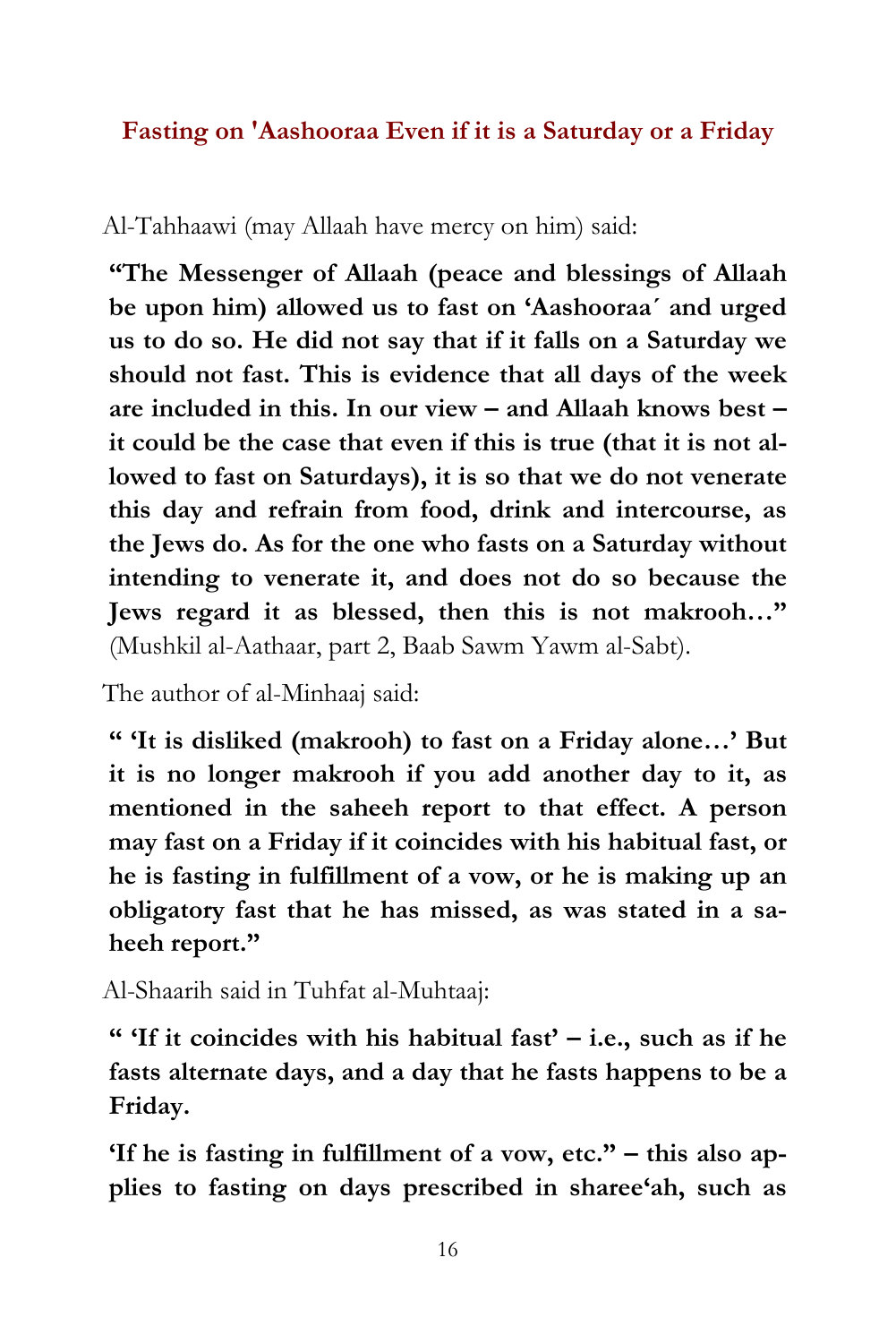**'Aashooraa´ or 'Arafaah.** (Tuhfat al-Muhtaaj, part 3, Baab Sawm al-Tatawwu')

Al-Bahooti (may Allaah have mercy on him) said:

**"It is makrooh to deliberately single out a Saturday for fasting, because of the hadeeth of 'Abd-Allaah ibn Bishr, who reported from his sister: 'Do not fast on Saturdays except in the case of obligatory fasts' (reported by Ahmad with a jayyid isnaad and by al-Haakim, who said: according to the conditions of al-Bukhaari), and because it is a day that is venerated by the Jews, so singling it out for fasting means being like them… except when a Friday or Saturday coincides with a day when Muslims habitually fast, such as when it coincides with the day of 'Arafaah or the day of 'Aashooraa´, and a person has the habit of fasting on these days, in which case it is not makrooh, because a person's habit carries some weight."** (Kashshaaf al-Qinaa', part 2, Baab Sawm al-Tatawwu').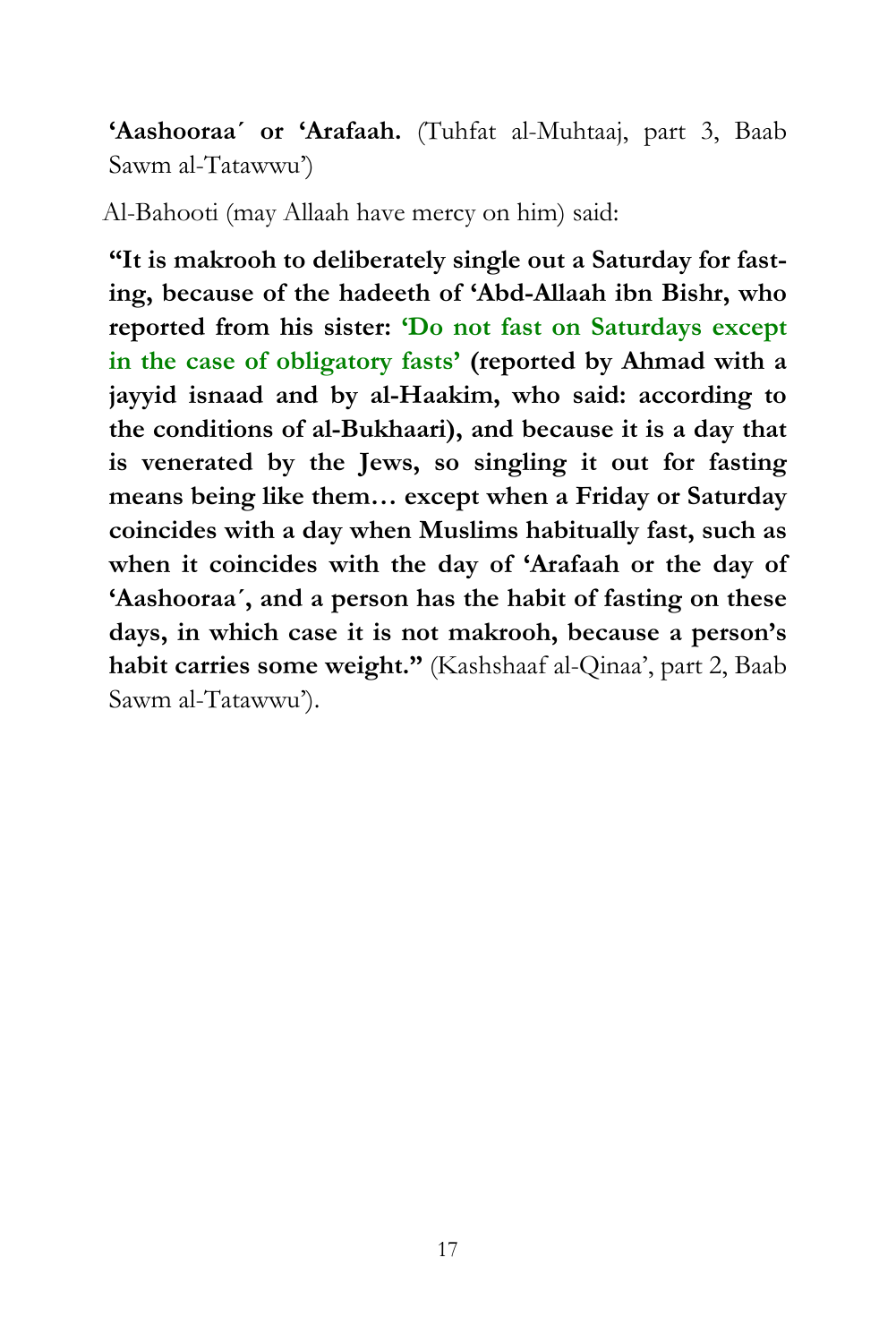## **What should be done if there is Confusion about the Beginning of the Month?**

Ahmad said: **"If there is confusion about the beginning of the month, one should fast for three days, to be sure of fasting on the ninth and tenth days."** (al-Mughni by Ibn Qudaamah, part 3 – al-Siyaam – Siyaam Aashooraa).

If a person does not know when Muharram began, and he wants to be sure of fasting on the tenth, he should assume that Dhu'l-Hijjah was thirty days  $-$  as is the usual rule  $-$  and should fast on the ninth and tenth. Whoever wants to be sure of fasting the ninth as well should fast the eight, ninth and tenth (then if Dhu'l-Hijjah was twenty-nine days, he can be sure of having fasted Taasoo'aa´ and 'Aashooraa´).

But given that fasting on 'Aashooraa´ is mustahabb rather than waajib, people are not commanded to look for the crescent of the new moon of Muharram as they are to do in the case of Ramadaan and Shawwaal.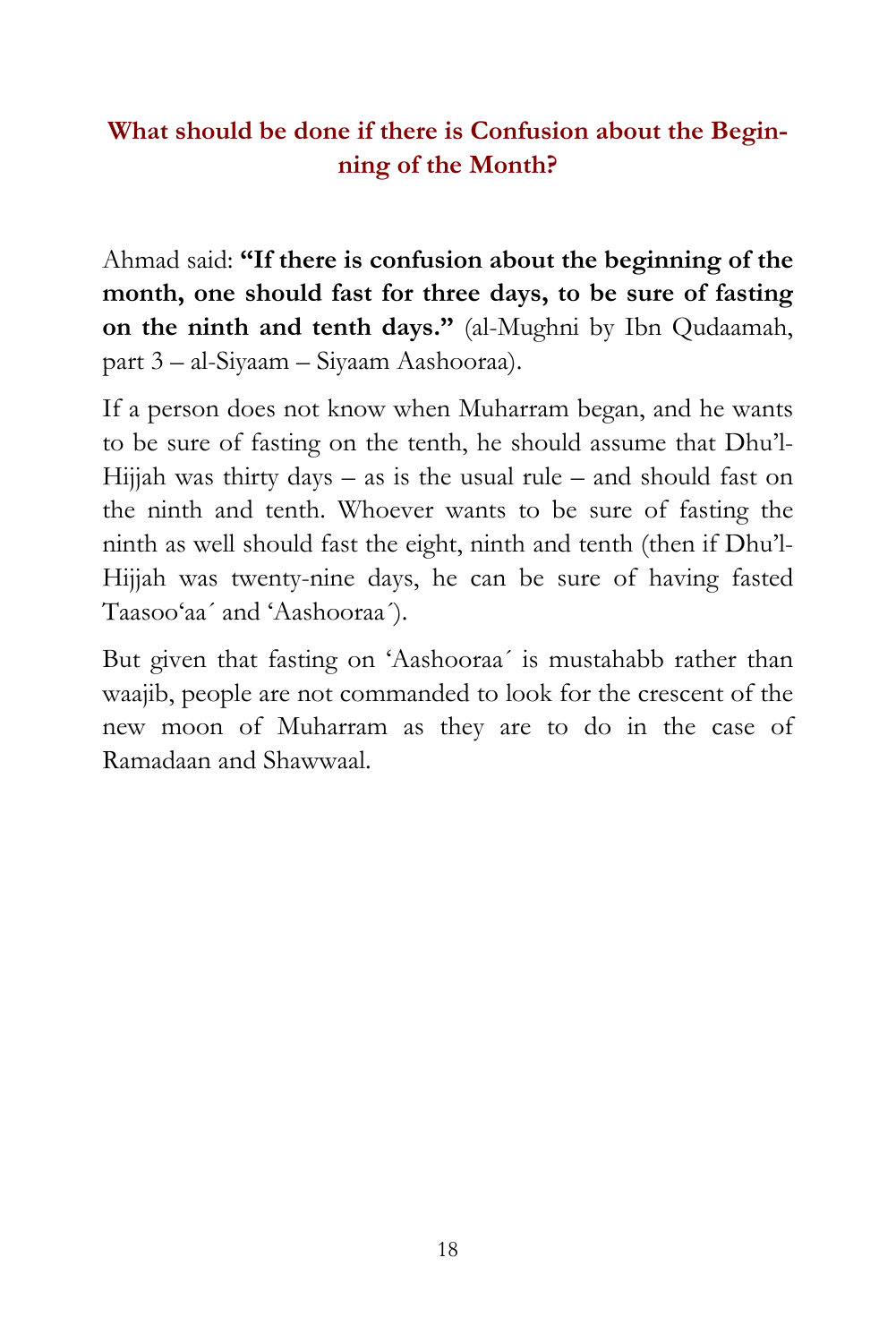#### **Fasting Aashooraa – for What does it offer Expiation?**

Imaam al-Nawawi (may Allaah have mercy on him) said: **"It expiates for all minor sins, i.e., it brings forgiveness of all sins except major sins."** 

Then he said (may Allaah have mercy on him):

**"Fasting the day of 'Arafaah expiates for two years, and the day of 'Aashooraa´ expiates for one year. If when a person says 'Aameen' it coincides with the 'Aameen' of the angels, he will be forgiven all his previous sins… Each one of the things that we have mentioned will bring expiation. If there are minor sins for which expiation is needed, expiation for them will be accepted; if there are no minor sins or major sins, good deeds will be added to his account and he will be raised in status… If he had committed major sins but no minor sins, we hope that his major sins will be reduced."** (al-Majmoo' Sharh al-Muhadhdhab, part 6, Sawm Yawm 'Arafaah).

Shaykh al-Islam Ibn Taymiyah (may Allaah have mercy on him) said: **"Tahaarah, salaah, and fasting in Ramadaan, on the day of 'Arafaah and on Aashooraa expiate for minor sins only."** (al-Fataawa al-Kubra, part 5)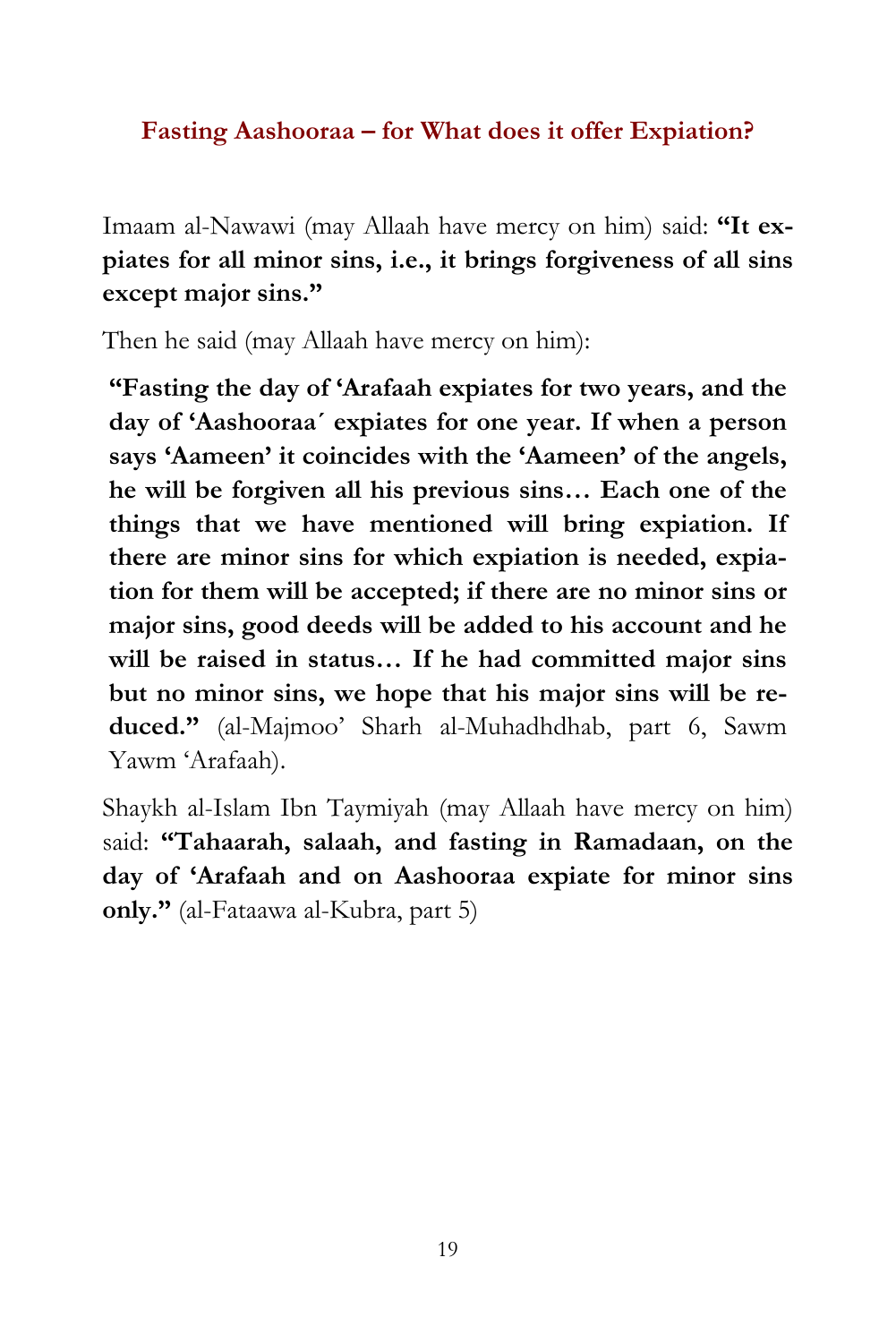#### **Not Relying too much on the Reward for Fasting**

Some deceived people rely too much on things like fasting on 'Aashooraa´ or the day of 'Arafaah, to the extent that some of them say, "Fasting on 'Aashooraa´ will expiate for the sins of the whole year, and fasting on the day of 'Arafaah will bring extra rewards." Ibn al-Qayyim said:

**"This misguided person does not know that fasting in Ramadaan and praying five times a day are much more important than fasting on the day of 'Arafaah and 'Aashooraa´, and that they expiate for the sins between one Ramadaan and the next, or between one Friday and the next, so long as one avoids major sins. But they cannot expiate for minor sins unless one also avoids major sins; when the two things are put together, they have the strength to expiate for minor sins. Among those deceived people may be one who thinks that his good deeds are more than his sins, because he does not pay attention to his bad deeds or check on his sins, but if he does a good deed he remembers it and relies on it. This is like the one who seeks Allaah's forgiveness with his tongue (i.e., by words only), and glorifies Allaah by saying "Subhaan Allaah" one hundred times a day, then he backbites about the Muslims and slanders their honour, and speaks all day long about things that are not pleasing to Allaah. This person is always thinking about the virtues of his tasbeehaat (saying "Subhaan Allaah") and tahleelaat (saying "Laa ilaaha ill-Allaah") but he pays no attention to what has been reported concerning those who backbite, tell lies and slander others, or commit other sins of the tongue. They are completely deceived."** (al-Mawsoo'ah al-Fiqhiyyah, part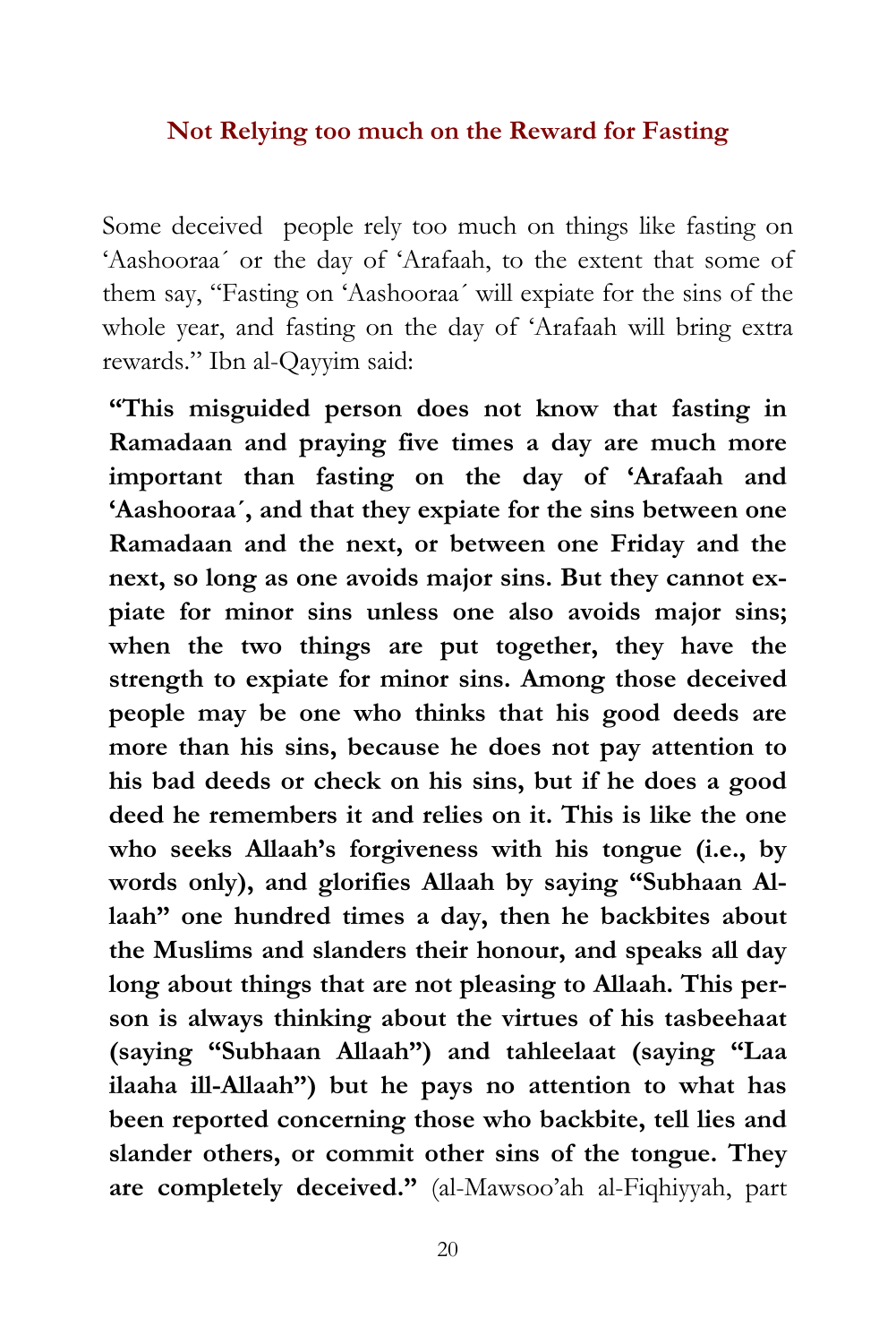31, Ghuroor).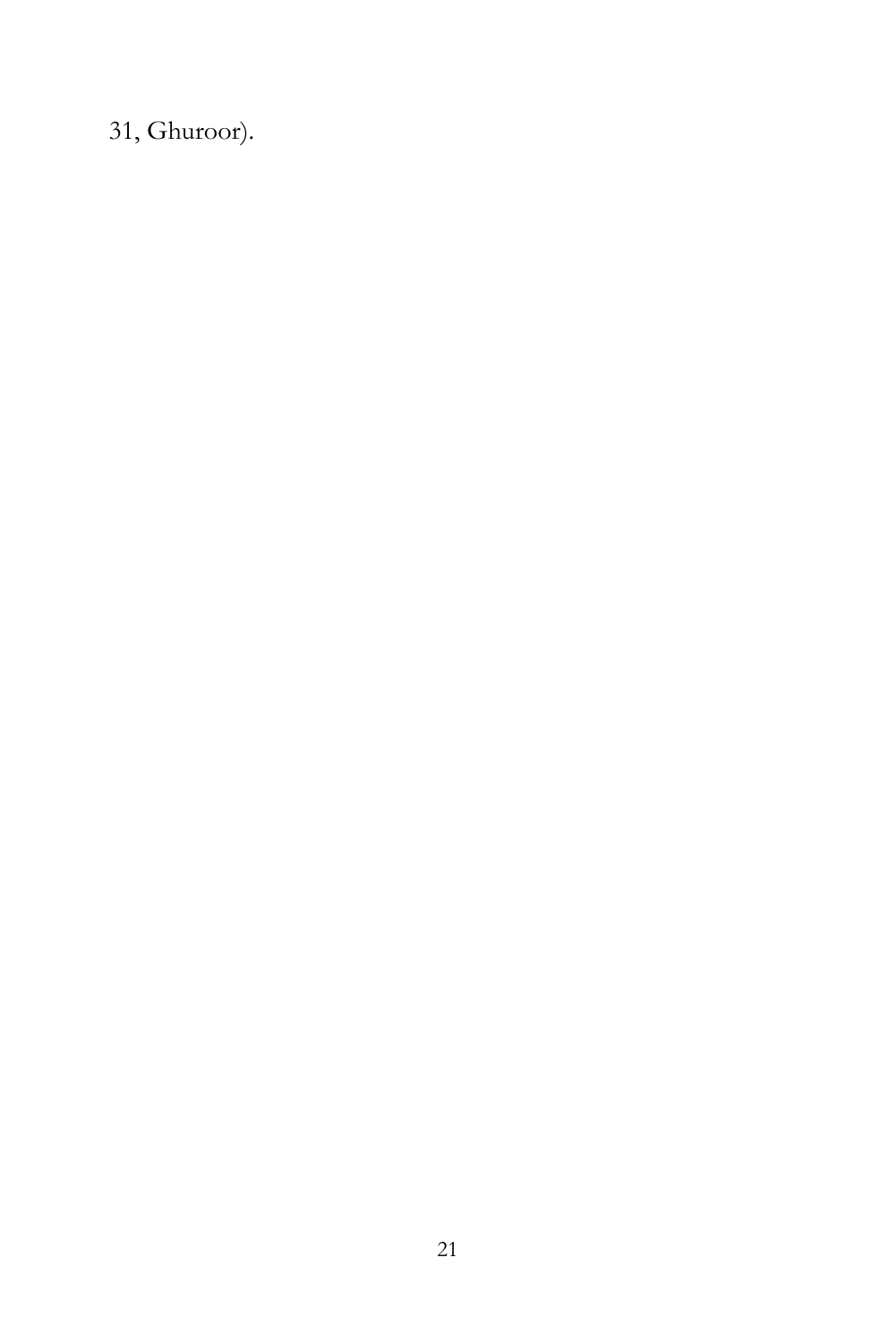## **Fasting 'Aashooraa when one still has Days to make up from Ramadaan**

The fuqahaa´ differed concerning the ruling on observing voluntary fasts before a person has made up days that he or she did not fast in Ramadaan. The Hanafis said that it is permissible to observe voluntary fasts before making up days from Ramadaan, and it is not makrooh to do so, because the missed days do not have to be made up straight away. The Maalikis and Shaafi'is said that it is permissible but is makrooh, because it means that one is delaying something obligatory. Al-Dusooqi said:

**"It is makrooh to observe a voluntary fast when one still has to make up an obligatory fast, such as a fast in fulfillment of a vow, or a missed obligatory fast, or a fast done as an act of expiation (kaffaarah), whether the voluntary fast which is being given priority over an obligatory fast is something confirmed in sharee'ah or not, such as 'Aashooraa´ and the ninth of Dhu'l-Hijjah, according to the most correct opinion."**

The Hanbalis said that it is haraam to observe a voluntary fast before making up any fasts missed in Ramadaan, and that a voluntary fast in such cases does not count, even if there is plenty of time to make up the obligatory fast. So a person must give priority to the obligatory fasts until he has made them up. (al-Mawsoo'ah al-Fiqhiyyah, part 28, Sawm al-Tatawwu').

Muslims must hasten to make up any missed fasts after Ramadaan, so that they will be able to fast 'Arafaah and 'Aashooraa´ without any problem. If a person fasts 'Arafaah and 'Aashooraa´ with the intention from the night before of making up for a missed fast, this will be good enough to make up what he has missed, for the bounty of Allaah is great.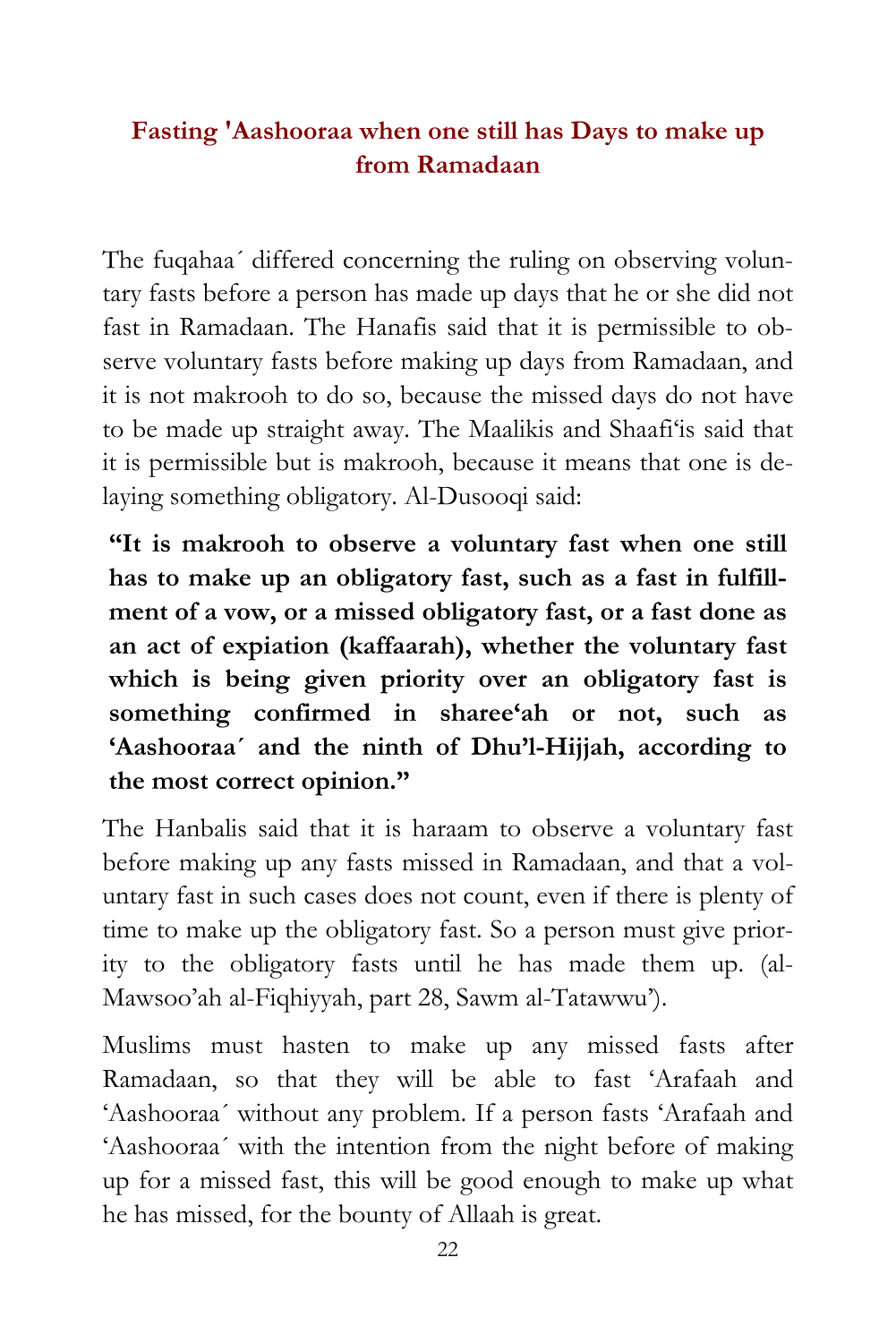#### **Bid'ahs (Innovations) Common on 'Aashooraa´**

Shaykh al-Islam Ibn Taymiyah (may Allaah have mercy on him) was asked about the things that people do on 'Aashooraa´, such as wearing kohl, taking a bath (ghusl), wearing henna, shaking hands with one another, cooking grains (huboob), showing happiness and so on. Was any of this reported from the Prophet (peace and blessings of Allaah be upon him) in a saheeh hadeeth, or not? If nothing to that effect was reported in a saheeh hadeeth, is doing these things bid'ah, or not? Is there any basis for what the other group do, such as grieving and mourning, going without anything to drink, eulogizing and wailing, reciting in a crazy manner, and rending their garments?

#### His reply was:

'Praise be to Allaah, the Lord of the Worlds. Nothing to that effect has been reported in any saheeh hadeeth from the Prophet (peace and blessings of Allaah be upon him) or from his Companions. None of the Imaams of the Muslims encouraged or recommended such things, neither the four Imaams, nor any others. No reliable scholars have narrated anything like this, neither from the Prophet (peace and blessings of Allaah be upon him), nor from the Sahaabah, nor from the Taabi'een; neither in any saheeh report or in a da'eef (weak) report; neither in the books of Saheeh, nor in as-Sunan, nor in the Musnads. No hadeeth of this nature was known during the best centuries, but some of the later narrators reported ahaadeeth like the one which says, "Whoever puts kohl in his eyes on the day of 'Aashooraa´ will not suffer from eye disease in that year, and whoever takes a bath (does ghusl) on the day of 'Aashooraa´ will not get sick in that year," and so on. They also reported a fabricated hadeeth that is falsely attributed to the Prophet (peace and blessings of Allaah be upon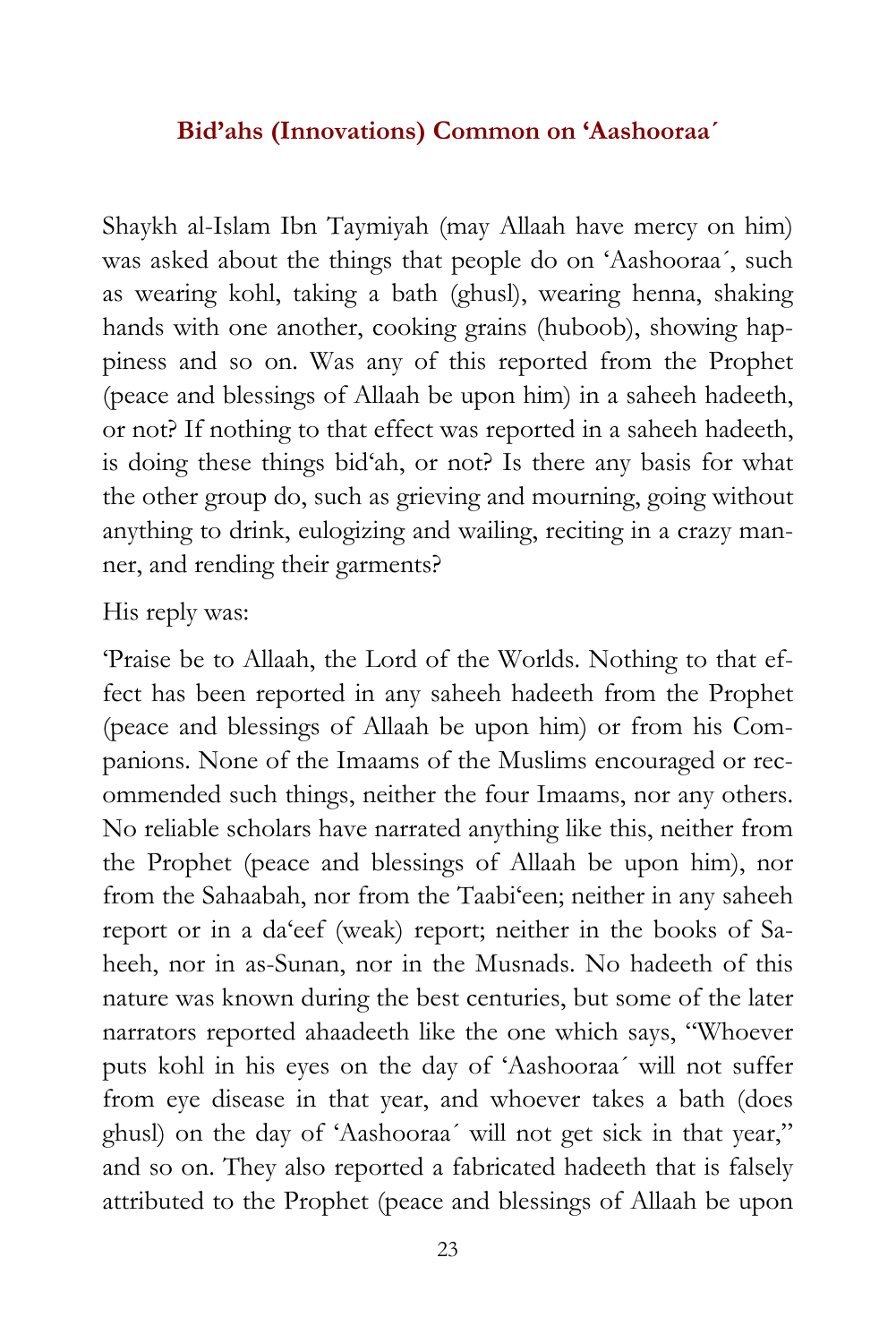him), which says, "Whoever is generous to his family on the day of 'Aashooraa´, Allaah will be generous to him for the rest of the year." Reporting all of this from the Prophet (peace and blessings of Allaah be upon him) is tantamount to lying.'

Then he [Ibn Taymiyah (may Allaah have mercy on him)] discussed in brief the tribulations that had occurred in the early days of this ummah and the killing of al-Husayn (may Allaah be pleased with him), and what the various sects had done because of this. Then he said:

'An ignorant, wrongful group – who were either heretics and hypocrites, or misguided and misled – made a show of allegiance to him and the members of his household, so they took the day of 'Aashooraa´ as a day of mourning and wailing, in which they openly displayed the rituals of jaahiliyyah such as slapping their cheeks and rending their garments, grieving in the manner of the jaahiliyyah… The Shaytaan made this attractive to those who are misled, so they took the day of 'Aashooraa as an occasion of mourning, when they grieve and wail, recite poems of grief and tell stories filled with lies. Whatever truth there may be in these stories serves no purpose other than the renewal of their grief and sectarian feeling, and the stirring up of hatred and hostility among the Muslims, which they do by cursing those who came before them… The evil and harm that they do to the Muslims cannot be enumerated by any man, no matter how eloquent he is. Some others – either Naasibis, who oppose and have enmity towards al-Husayn and his family, or ignorant people who try to fight evil with evil, corruption with corruption, lies with lies and bid'ah with bid'ah – opposed them by fabricating reports in favor of making the day of 'Aashooraa´ a day of celebration, by wearing kohl and henna, spending money on one's children, cooking special dishes and other things that are done on 'Eids and special occasions. These people took the day of 'Aashooraa´ as a festival